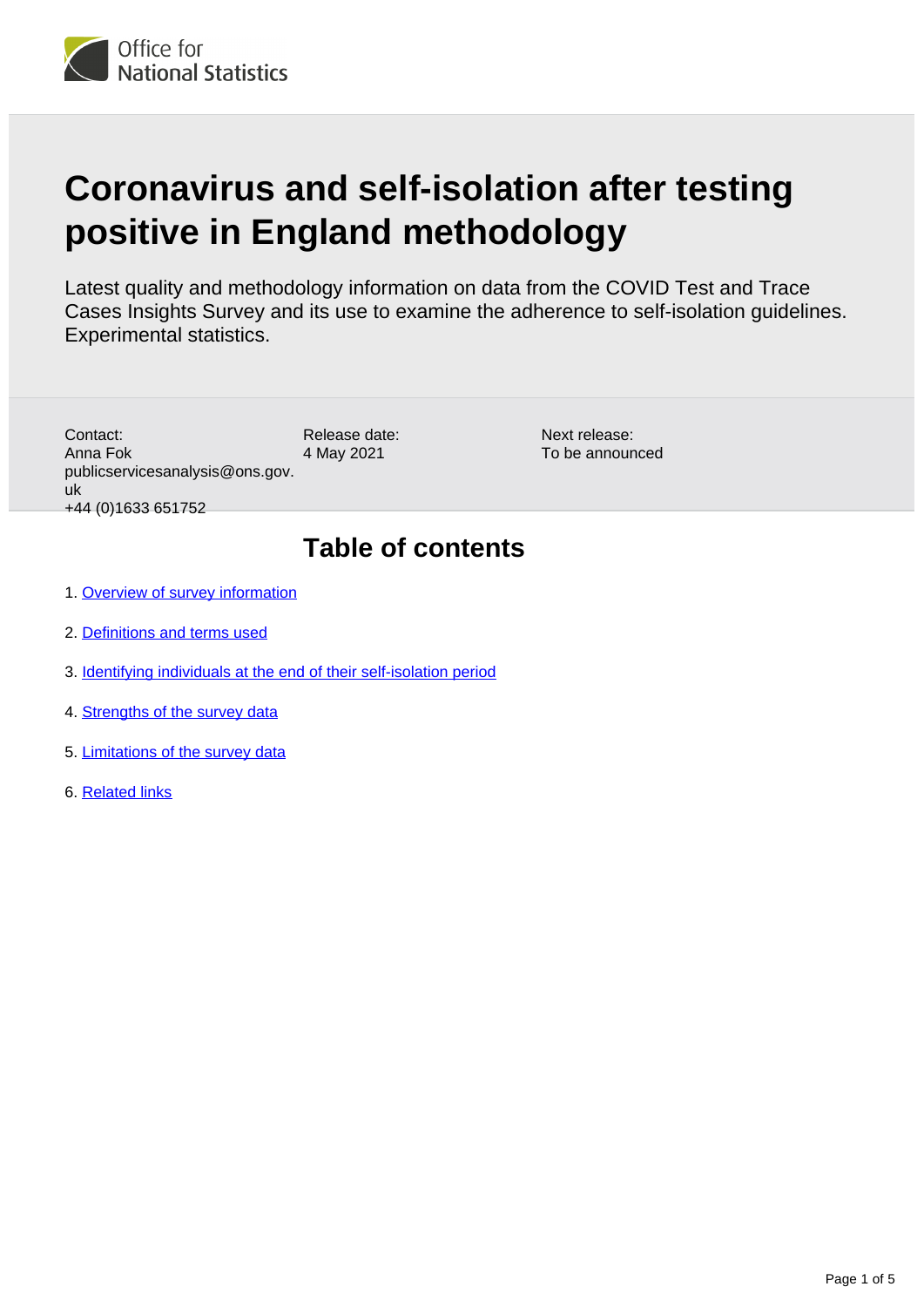### <span id="page-1-0"></span>**1 . Overview of survey information**

The COVID Test and Trace Cases Insights Survey was compiled in response to policy questions on the level of adherence with self-isolation requirements, the prevalence of behaviour that poses a risk of transmitting coronavirus (COVID-19), and the impact of self-isolation on well-being and finances. It was produced, run and analysed in a collaboration between the Department for Health and Social Care (DHSC), Public Health England (PHE) and the Office for National Statistics (ONS).

This survey was specifically designed to obtain information on people who have tested positive for COVID-19 and who are at or nearing the end of their 10-day self-isolation period. ONS experts were consulted on questionnaire design. The survey respondents were selected using implicit stratification from a list of adults (aged 18 years and over) who had tested positive for COVID-19. Respondents were contacted by telephone and all answers are selfreported.

The first wave of the survey was conducted as a pilot using a different sampling methodology and the estimates presented were not weighted. As a result, the data contained in subsequent bulletins are of better quality but are not directly comparable with the data presented in the first bulletin of the series.

### **Estimates and margins for error**

Percentages in these reports are weighted to address age, sex and regional bias in response rates.

As with all surveys, these estimates have an associated margin of error. Significance testing and confidence intervals have been used to test for differences. Where a difference is [statistically significantly](https://www.ons.gov.uk/methodology/methodologytopicsandstatisticalconcepts/uncertaintyandhowwemeasureit#statistical-significance) different, we can be more confident that the difference really exists.

## <span id="page-1-1"></span>**2 . Definitions and terms used**

### **Understanding of self-isolation requirements**

Respondents to the survey were asked what activities they believed were allowed during self-isolation (from a list of reasons for leaving the home). For the purpose of this analysis, respondents were categorised as having fully understood self-isolation requirements if they did not select any reason for leaving the home that is not permitted during self-isolation (such as going to work or to the shops).

Prior to wave 3, the measure of understanding also took account of whether the respondent reported the correct number of days that someone should self-isolate. This question was removed from the survey in wave 3 to reduce respondent burden.

To improve the accuracy of estimates, reasons presented to respondents were updated in waves 3 and 6. In wave 3, a question on leaving the house for medical reasons was changed to specify "non-emergency medical reasons" (instead of any medical reasons). In wave 6 one reason was added ("for other essential household responsibilities") and another removed ("to help or provide care for a vulnerable person"), to better reflect common reasons for leaving the house as reported by respondents in previous waves.

### **Adherence with self-isolation requirements**

Respondents were categorised as having adhered to the requirements of self-isolation legislation if they: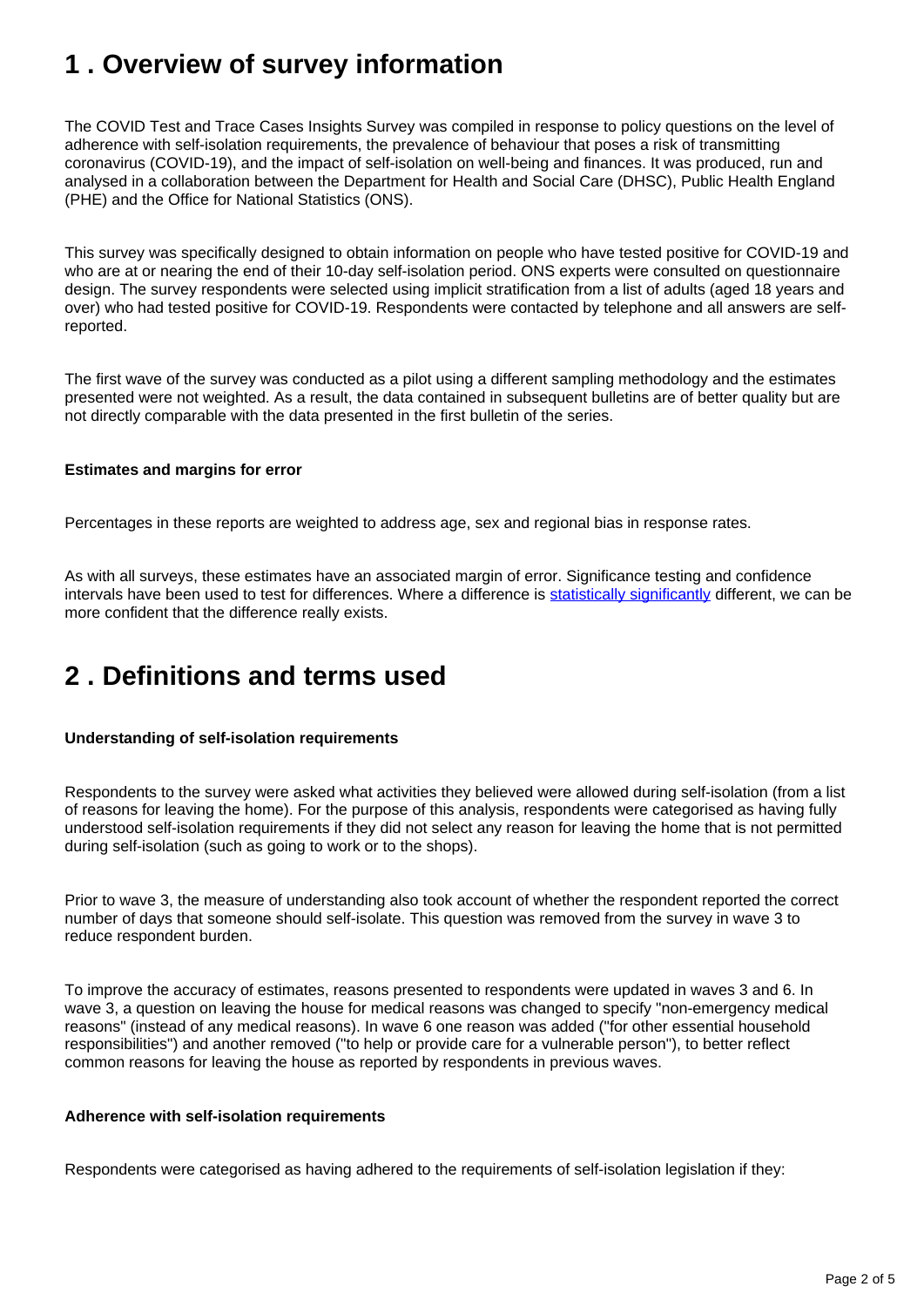- did not leave their home during self-isolation, except to get or return a test for COVID-19 or for an emergency medical reason
- did not receive any visitors during self-isolation, except for visitors supporting their personal care

Prior to wave 6 of the survey, respondents were not able to select "emergency medical reasons" as a reason for leaving the house and may have been mis-categorised as non-adherent if they left for that reason only. In wave 6, leaving the house for "emergency medical reasons" was added as an option for respondents to choose. This change has had no statistically significant impact on estimates of adherence in wave 6.

Individuals who left their home or had visitors for other reasons may have adhered to the requirements if they did so because of exceptional circumstances. This means a small number of individuals may be miscategorised as non-adherent. While we have made improvements to reduce over-estimation of non-adherence, some may still occur.

For those who reported having a high temperature, a new continuous cough or loss of sense of taste or smell prior to their test, adherence is measured from the onset of symptoms. Not all respondents reported having these symptoms prior to their test. For respondents who did not report one of these three symptoms, adherence is measured from the point of receiving a positive test result.

Adherence is measured until the end of self-isolation, or until the point of the survey if isolation is ongoing.

For further information please see [The Health Protection \(Coronavirus, Restrictions\) \(England\) Regulations 2020](https://www.legislation.gov.uk/uksi/2020/350/regulation/6/made).

#### **Contact with non-household members**

For the purpose of this analysis, avoidable contact was considered. This contact with non-household members was defined as either:

- having physical contact for any length of time (for example, shaking someone's hand, hugging someone) during a trip out of the house
- being within two metres (six feet) of someone for at least a few minutes during a trip out of the house
- having visitors to the home, if the visitors were not providing personal care\ This definition differs slightly from the definition of a contact for the purpose of NHS Test and Trace. For more information see quidance [for contacts of people with confirmed coronavirus \(COVID-19\) infection who do not live with the person](https://www.gov.uk/government/publications/guidance-for-contacts-of-people-with-possible-or-confirmed-coronavirus-covid-19-infection-who-do-not-live-with-the-person/guidance-for-contacts-of-people-with-possible-or-confirmed-coronavirus-covid-19-infection-who-do-not-live-with-the-person).

### <span id="page-2-0"></span>**3 . Identifying individuals at the end of their self-isolation period**

Respondents were sampled using implicit stratification through the Contact Tracing and Advisory Service (CTAS) database, held by NHS Test and Trace. This database was created by NHS Test and Trace to record information about people who have tested positive for coronavirus (COVID-19) and the people they had been in contact with. The sample was limited to those who had provided a valid phone number and who had been entered onto the CTAS database at the point of sampling.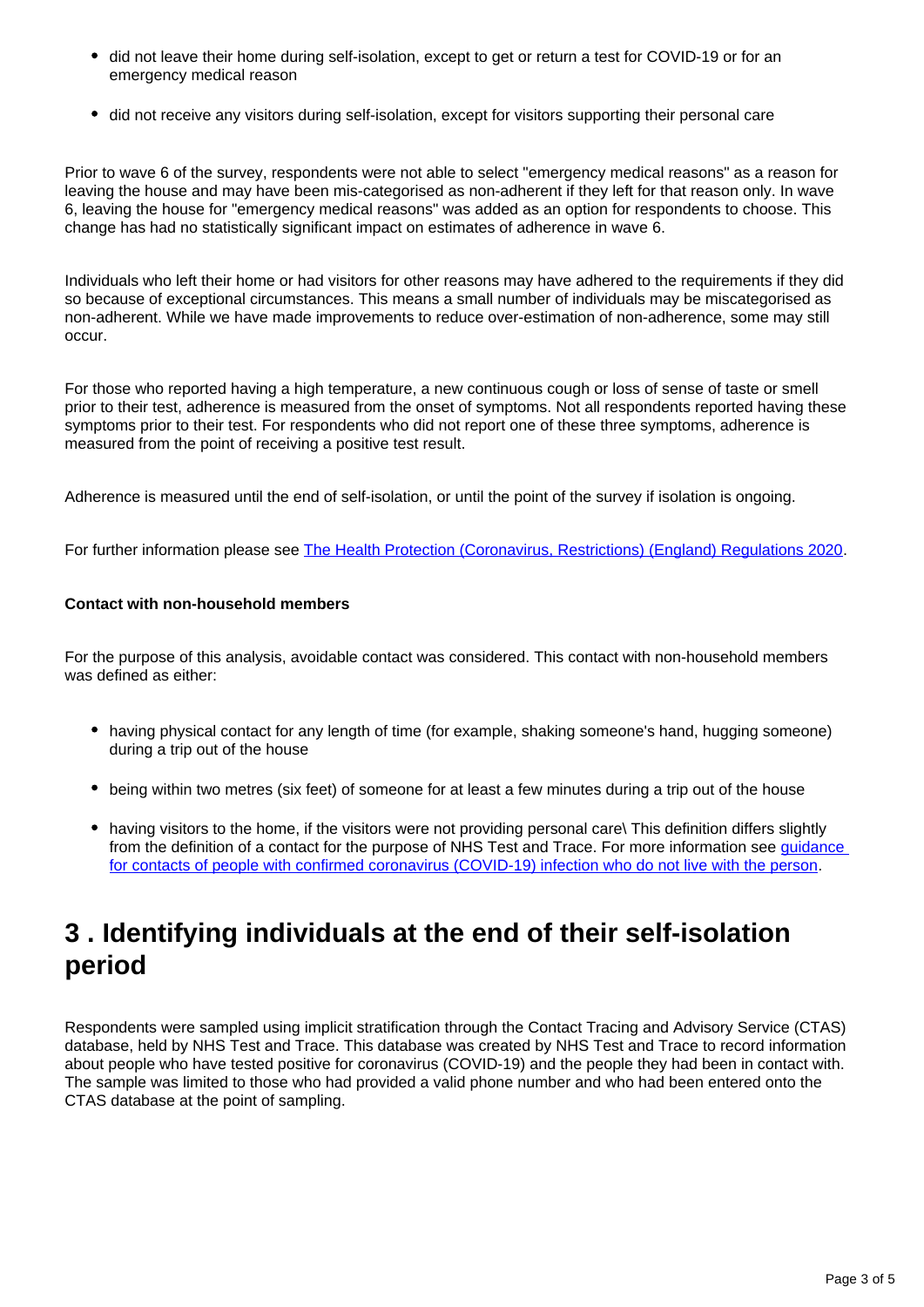### <span id="page-3-0"></span>**4 . Strengths of the survey data**

The main strengths of the COVID Test and Trace Cases Insights Survey include:

- timely production of data and statistics that can respond quickly to changing needs, as the questions included are reviewed for each wave
- the sample was stratified to be representative of the age, sex and regional distribution of the population being sampled
- percentages are based on weighted counts representative of the population
- the assessment of behaviour throughout the stages of the self-isolation period, allowing to see when adherence is highest
- undertaking quality assurance procedures throughout the analysis stages to minimise the risk of error
- using confidence intervals to determine whether differences across time periods and groups are statistically significant

### <span id="page-3-1"></span>**5 . Limitations of the survey data**

The main limitations of the COVID Test and Trace Cases Insights Survey include:

- the behaviour of respondents during self-isolation is self-reported and may be subject to recall-bias, which influences how accurately respondents are able to recall past events and experiences; most interviews took place within four days of the end of self-isolation to reduce this bias
- only participants who appear in NHS Test and Trace's database were invited to take part which will exclude, for example, people who have coronavirus (COVID-19) but who do not request a test
- respondents may be unwilling to report illegal behaviour, for example, leaving the house during a selfisolation period; this is also known as social-desirability bias
- because of the limited period in which fieldwork took place, it is difficult to reach a large number of people and therefore the overall sample size for the survey is limited
- the Experimental Statistics presented in this bulletin contain uncertainty; as with all survey data based on a sample, there is an element of uncertainty as they are susceptible to respondent error and bias